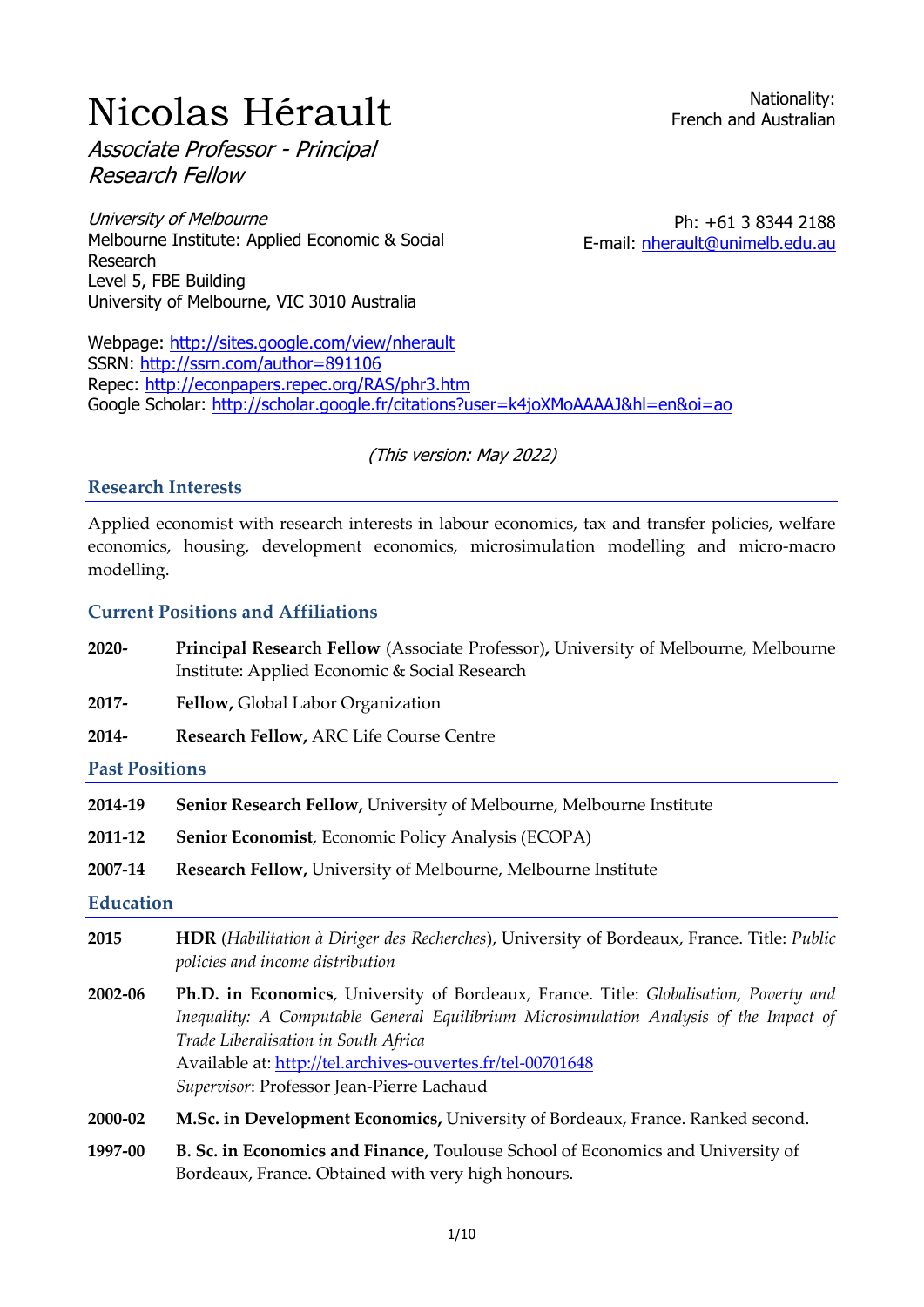#### **Publications**

#### **Peer-reviewed journal articles**

[\[2019 ABDC ranking\]](https://abdc.edu.au/research/abdc-journal-list/2019-review/)

- 1. Hérault, N. and Jenkins, S.P. (2022) [Redistributive effect and the progressivity of taxes and](http://www.ecineq.org/milano/WP/ECINEQ2021-592.pdf)  [benefits: UK, 1977](http://www.ecineq.org/milano/WP/ECINEQ2021-592.pdf)–2018, forthcoming in a special issue the *Journal of Income Distribution* [B] in honour of Professor Nanak Kakwani.
- 2. Van de Ven J. and Hérault, N. (2022) The evolution of tax implicit value judgements in the UK: [1968 to 2018,](https://protect-au.mimecast.com/s/BPa1CK1qwBS2WPmKZFv6IwY?domain=track.smtpsendmail.com) *Oxford Economic Papers*, 74(2), 594-609. [A]
- 3. Burkhauser, R. V., Hérault, N., Jenkins, S. P. and Wilkins, R. (2021) [What accounts for the](https://doi.org/10.1111/roiw.12548)  [rising share of women in the top 1%?,](https://doi.org/10.1111/roiw.12548) *Review of Income and Wealth*, early view. [A]
- 4. Cameron L. et al. (2021) Future Directions: Study Protocol for an Effectiveness-Implementation [Hybrid Evaluation of a State-based Social Housing Strategy and Three Social Housing](http://scholar.google.com.au/scholar_url?url=http://journals.ed.ac.uk/social-science-protocols/article/download/5712/7627&hl=en&sa=X&d=7849315985927144192&ei=Qzz8YKH3GdaR6rQP0Li3wAU&scisig=AAGBfm1LuU934J3qFC6vJ5njLiGkCcMCgw&nossl=1&oi=scholaralrt&hist=k4joXMoAAAAJ:2560825933701765872:AAGBfm1WAC0z9K8fN6uvQbY0xsLmc2Sb5w&html=&folt=art&fols=)  [Programs,](http://scholar.google.com.au/scholar_url?url=http://journals.ed.ac.uk/social-science-protocols/article/download/5712/7627&hl=en&sa=X&d=7849315985927144192&ei=Qzz8YKH3GdaR6rQP0Li3wAU&scisig=AAGBfm1LuU934J3qFC6vJ5njLiGkCcMCgw&nossl=1&oi=scholaralrt&hist=k4joXMoAAAAJ:2560825933701765872:AAGBfm1WAC0z9K8fN6uvQbY0xsLmc2Sb5w&html=&folt=art&fols=) *Social Science Protocols*, July 2021, 1-12.
- 5. Creedy, J., Gemmell, N., Hérault, N. and Mok, P. (2020[\) Microsimulation Analysis of Optimal](https://link.springer.com/article/10.1007/s10797-019-09558-5)  [Income Tax Reforms: An Application to New Zealand,](https://link.springer.com/article/10.1007/s10797-019-09558-5) *International Tax and Public Finance*, 27(2), 409-434. [B]
- 6. Hérault, N. and Jenkins, S. P. (2019) [How Valid Are Synthetic Panel Estimates of Poverty](https://protect-au.mimecast.com/s/lsvXCQnzDmsqPA40txWmnN?domain=links.springernature.com)  [Dynamics?,](https://protect-au.mimecast.com/s/lsvXCQnzDmsqPA40txWmnN?domain=links.springernature.com) *Journal of Economic Inequality*, 17(1), 51-76. [A]
- 7. Burkhauser, R. V., Hérault, N., Jenkins, S. P. and Wilkins, R. (2018). [Top Incomes and](https://doi.org/10.1093/oep/gpx041)  [Inequality in the UK: Reconciling Estimates from Household Survey and Tax Return Data,](https://doi.org/10.1093/oep/gpx041) *Oxford Economic Papers*, 70(2), 301-326*.* [A]
- 8. Burkhauser, R. V., Hérault, N., Jenkins, S. P. and Wilkins, R. (2018). Survey under-coverage of [top incomes and estimation of inequality: what is the role of the UK's SPI adjustment?](https://doi.org/10.1111/1475-5890.12158), *Fiscal Studies*, 39(2), 213-240. [B]
- 9. van de Ven, J., Hérault, N. and Azpitarte, F. (2017). [Identifying tax implicit equivalence scales,](https://link.springer.com/article/10.1007/s10888-017-9354-x) *Journal of Economic Inequality*, 15, 257-275. [A]
- 10. Hérault, N. and Ribar, D. (2017). Food Insecurity and Homelessness in the Journeys Home [Survey,](https://doi.org/10.1016/j.jhe.2017.05.001) *Journal of Housing Economics*, 37, 52-66. [A]
- 11. Cobb-Clark, D.A., Hérault, N., Scutella, R. and Tseng, Y.P. (2016). [What Drives How Long](https://www.google.com/url?q=https%3A%2F%2Fdoi.org%2F10.1016%2Fj.jue.2015.11.005&sa=D)  [People Are Homeless?,](https://www.google.com/url?q=https%3A%2F%2Fdoi.org%2F10.1016%2Fj.jue.2015.11.005&sa=D) *Journal of Urban Economics*, 91, 57-72. [A\*]
- 12. Hérault, N. (2016). [Explaining the equalising effect of panel-income changes,](https://www.google.com/url?q=https%3A%2F%2Fdoi.org%2F10.1515%2Fbejeap-2016-0025&sa=D) *B.E. Journal of Economic Analysis and Policy*, 16(3), 1599-1609. [A]
- 13. Hérault, N. and Azpitarte, F. (2016). *Understanding Changes in the Distribution and* [Redistribution of Income: A Unifying Decomposition Framework,](https://www.google.com/url?q=https%3A%2F%2Fdoi.org%2F10.1111%2Froiw.12160&sa=D) *Review of Income and Wealth*, 62(2), 266-282. [A]
- 14. Hérault, N. and Kalb, G. (2016). [Intergenerational Correlation of Labor Market Outcomes,](https://www.google.com/url?q=https%3A%2F%2Flink.springer.com%2Farticle%2F10.1007%2Fs11150-013-9218-5&sa=D) *Review of Economics of the Household*, 14(1), 231-249. [A]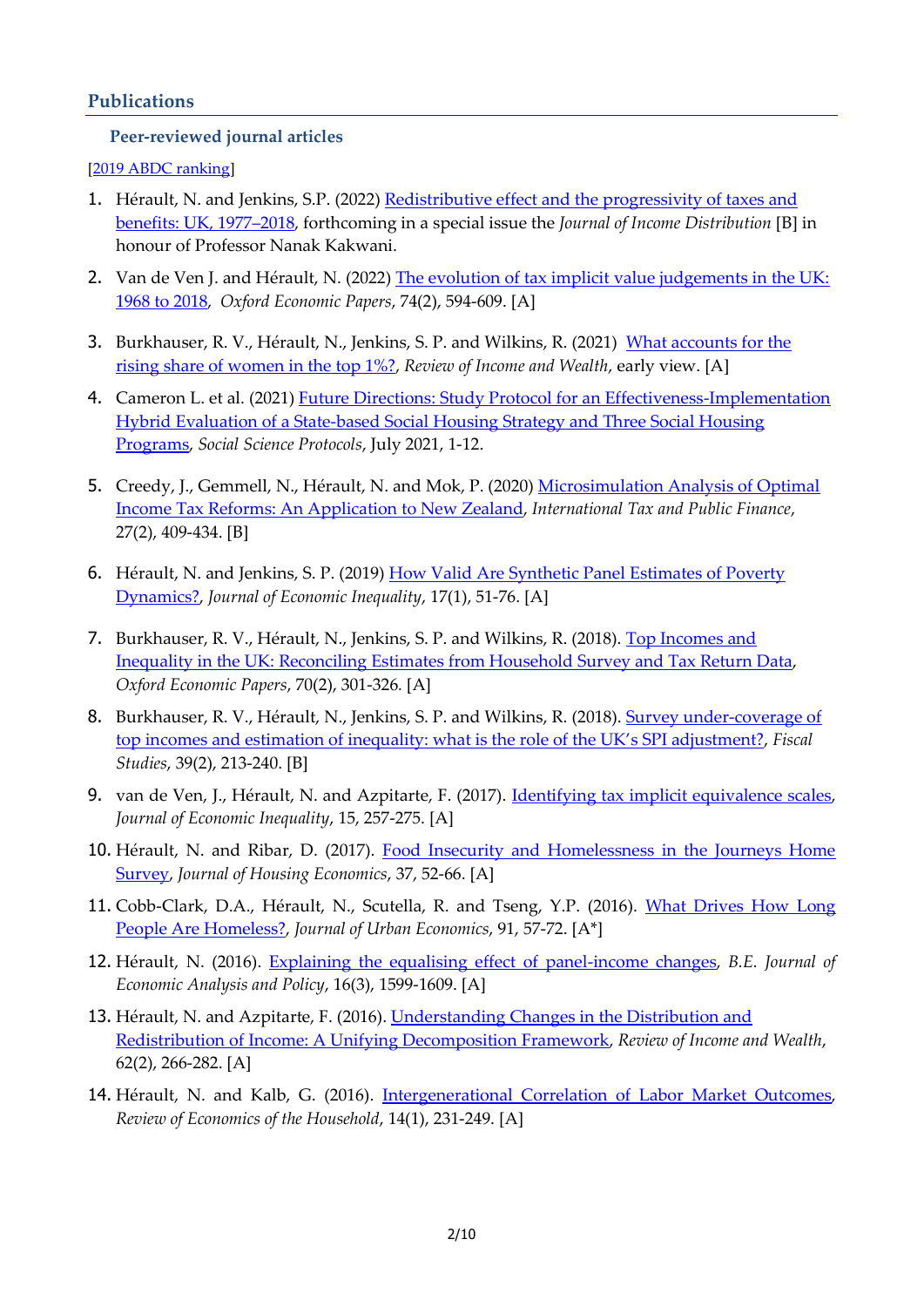- 15. Hérault, N. and Johnson, G. (2016). Homelessness in Australia: Service Reform and Research in the 21st [Century,](https://www.google.com/url?q=https%3A%2F%2Fwww.researchgate.net%2Fprofile%2FGuy_Johnson%2Fpublication%2F312624933_Homelessness_in_Australia_Service_Reform_and_Research_in_the_21_st_Century%2Flinks%2F5886faf5a6fdcc6b791947f9%2FHomelessness-in-Australia-Service-Reform-and-Research-in-the-21-st-Century.pdf&sa=D) *European Journal of Homelessness*, 10(3), 127-144.
- 16. Hérault, N., Kalb, G. and Zakirova, R. (2015). A Study into the Persistence of Living in a Jobless [Household,](https://www.google.com/url?q=https%3A%2F%2Fdoi.org%2F10.1111%2F1475-4932.12178&sa=D) *The Economic Record*, 91(293), 209-232. [A]
- 17. Creedy, J. and Hérault, N. (2015). [Decomposing Inequality Changes: Allowing for Leisure in](https://www.google.com/url?q=https%3A%2F%2Fdoi.org%2F10.1111%2F1475-5890.12052&sa=D)  [the Evaluation of Tax and Transfer Policy Effects,](https://www.google.com/url?q=https%3A%2F%2Fdoi.org%2F10.1111%2F1475-5890.12052&sa=D) *Fiscal Studies*, 36(2), 157-180. [B]
- 18. Hérault, N. and Azpitarte, F. (2015). Recent Trends in Income Redistribution in Australia: Can [Changes in the Tax-Benefit System Account for the Decline in Redistribution?,](https://onlinelibrary.wiley.com/doi/epdf/10.1111/1475-4932.12154) *The Economic Record*, 91(292), 38-53.[A] *Winner of the 2015 Economic Record Best Paper Prize.*
- 19. Hérault, N. and Zakirova, R. (2015) [Returns to Education: Accounting for Enrolment and](https://www.google.com/url?q=https%3A%2F%2Fdoi.org%2F10.1080%2F09645292.2013.805184&sa=D)  [Completion Effects,](https://www.google.com/url?q=https%3A%2F%2Fdoi.org%2F10.1080%2F09645292.2013.805184&sa=D) *Education Economics*, 23(1), 84-100. [B]
- 20. Buddelmeyer, H., Hérault, N., Kalb, G. and van Zijll de Jong, M. (2012). Linking a Dynamic [CGE Model and a Microsimulation Model: Climate Change Mitigation Policies and Income](http://www.microsimulation.org/IJM/V5_2/3_IJM_5_2_Buddelmeyer_herault_kalb_vanzijlldejong.pdf)  Distribution [in Australia,](http://www.microsimulation.org/IJM/V5_2/3_IJM_5_2_Buddelmeyer_herault_kalb_vanzijlldejong.pdf) *International Journal of Microsimulation*, 5(2), 40-58.
- 21. Hérault, N., Kostenko, W., Marks, G. and Zakirova, R. (2012). The Effects of Macroeconomic [Conditions on the Education and Employment Outcomes of Youth,](http://businesslaw.curtin.edu.au/wp-content/uploads/sites/5/2016/05/AJLE-v15n1-Herault.pdf) *Australian Journal of Labour Economics*, 1(15), 17-36. [B]
- 22. Creedy, J. and Hérault, N. (2012). Welfare-Improving Income Tax Reforms: A Microsimulation [Analysis,](https://www.google.com/url?q=https%3A%2F%2Fdoi.org%2F10.1093%2Foep%2Fgpr029&sa=D) *Oxford Economic Papers,* 64(1), 128-150. [A]
- 23. Creedy, J., Hérault, N. and Kalb, G., (2011). Tax Policy Design and The Role of a Tax-Free [Threshold,](https://www.google.com/url?q=https%3A%2F%2Fspaef.org%2Farticle%2F1324%2FTax-Policy-Design-and-the-Role-of-a-Tax-Free-Threshold&sa=D) *Public Finance and Management*, 11 (4), 338-364. [B]
- 24. Creedy, J., Hérault, N. and Kalb, G., (2011). [Measuring Welfare Changes in Behavioural](https://www.tandfonline.com/doi/pdf/10.1016/S1514-0326%2811%2960003-2?needAccess=true)  [Microsimulation Modelling: Accounting for the Random Utility Component,](https://www.tandfonline.com/doi/pdf/10.1016/S1514-0326%2811%2960003-2?needAccess=true) *Journal of Applied Economics*, 14(1), 5-34. [B]
- 25. Hérault, N. (2010). Sequential Linking of Computable General Equilibrium and Microsimulation Models: A Comparison [of Behavioural and Reweighting Techniques,](http://www.microsimulation.org/IJM/V3_1/IJM_27.pdf) *International Journal of Microsimulation*, 3(1), 35-42.
- 26. Creedy, J., Hérault, N. and Kalb, G., (2009). [Abolishing the Tax-Free Threshold in Australia:](https://www.google.com/url?q=https%3A%2F%2Fdoi.org%2F10.1111%2Fj.1475-5890.2009.00094.x&sa=D)  [Simulating Alternative Reforms,](https://www.google.com/url?q=https%3A%2F%2Fdoi.org%2F10.1111%2Fj.1475-5890.2009.00094.x&sa=D) *Fiscal Studies*, 30(2), 219-246. [B]
- 27. Hérault, N. (2007). [Trade Liberalisation, Poverty and Inequality in South Africa: A CGE-](https://www.google.com/url?q=https%3A%2F%2Fdoi.org%2F10.1111%2Fj.1475-4932.2007.00417.x&sa=D)[Microsimulation analysis,](https://www.google.com/url?q=https%3A%2F%2Fdoi.org%2F10.1111%2Fj.1475-4932.2007.00417.x&sa=D) *The Economic Record*, 83(262), 317-328. [A]
- 28. Hérault, N. (2006). Building and Linking a Microsimulation Model to a CGE Model for South [Africa,](https://www.google.com/url?q=https%3A%2F%2Fdoi.org%2F10.1111%2Fj.1813-6982.2006.00047.x&sa=D) *South African Journal of Economics*, 74(1), 34-58. [B]

**Published in French peer-reviewed journals**

- 29. Hérault, N. (2009). Les apports de la micro-simulation aux modèles d'équilibre général : application au cas de l'Afrique du Sud [The Contribution of Microsimulation to General-Equilibrium Models: an Application to South Africa] *Economie et Prévision*, 187(1), 123-135.
- 30. Hérault, N. (2008). L'impact de la libéralisation commerciale sur la pauvreté et les inégalités dans les provinces sud-africaines [The Poverty and Inequality Impacts of Trade Liberalisation across South African Provinces] *Economie Appliquée*, 3, 132-156.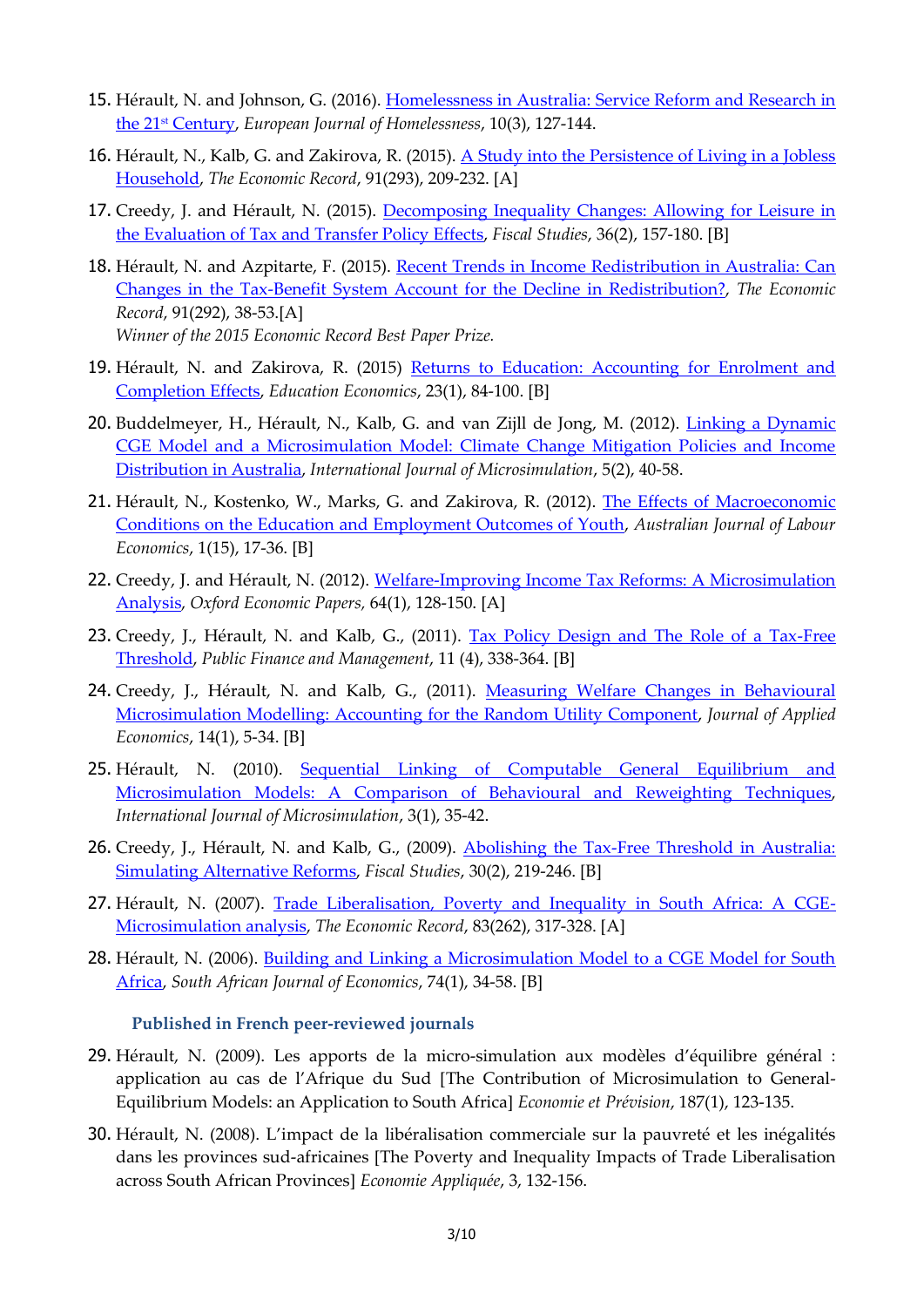## **Book**

Hérault, N. (2016). *Libéralisation commerciale, pauvreté et inégalités en Afrique du Sud* [Trade Liberalisation, Poverty and Inequality in South Africa], Editions Universitaires Européennes, Saarbrücken, 316 p. [\(link\)](https://www.morebooks.de/store/fr/book/lib%C3%A9ralisation-commerciale,-pauvret%C3%A9-et-in%C3%A9galit%C3%A9s-en-afrique-du-sud/isbn/978-3-639-52916-6).

## **Book Chapters**

# *Peer reviewed*

Hérault, N. and Thrulow, J. (2010). South Africa, pp. 331-356 in Anderson, K., Cockburn, J. and Martin, W. (eds), *Agricultural Price Distortions, Inequality and Poverty*, World Bank, Washington D.C. [\(link\)](http://www-wds.worldbank.org/external/default/WDSContentServer/IW3P/IB/2010/04/07/000333037_20100407012231/Rendered/PDF/538790PUB0agri101Official0use0Only1.pdf).

# *Other*

Hérault, N. (2009). Labour Supply Modelling in Sequential Computable General Equilibrium-Microsimulation Models, pp. 3-11 in Bailly, R.O. (eds), *Emerging Topics in Macroeconomics*, Nova Science Publishers, New York [\(link\)](https://www.novapublishers.com/catalog/product_info.php?products_id=8191).

# **Magazine Article**

Pathways to growth: the reform imperative, *[Insights](https://issuu.com/business-economics/docs/insights_volume_16_november_2014)*, 16 (November 2014), 5-13 (with Cobb-Clark, D., Broadway, B., Bubonya, M., Buddelmeyer, H., Chigavazira, A., Hahn, M., Jensen, P., Li, J., Marks, G., Peyton, K., Robinson, T., Ryan, C., and Tsiaplias, S.).

# **Working Papers (excluding those published as journal article or book chapter)**

Hérault, N., Vu, H. and Wilkins, R. [The effect of job search requirements on welfare receipt:](https://melbourneinstitute.unimelb.edu.au/__data/assets/pdf_file/0011/3476603/wp2020n16.pdf)  [Evidence from an Australian welfare reform.](https://melbourneinstitute.unimelb.edu.au/__data/assets/pdf_file/0011/3476603/wp2020n16.pdf) R&R at *Journal of Labor Economics.*

Hérault, N., Hyslop, D., Jenkins, S. P. and Wilkins, R. Rising Top-Income Persistence in [Australia: Evidence from Income Tax Data,](https://melbourneinstitute.unimelb.edu.au/publications/working-papers/search/result?paper=3916974) R&R at the *Review of Income and Wealth.*

Hérault, N. and Kalb, G. [Understanding the rising trend in female labour force participation.](https://melbourneinstitute.unimelb.edu.au/__data/assets/pdf_file/0011/3376901/wp2020n07.pdf) Under submission at *Journal of Economic Behavior & Organization.*

Fisher-Post, M., Hérault, N. and Wilkins, R. [Distributional National Accounts for](https://congress-files.s3.amazonaws.com/2021-11/DINA%20Australia%20v3%20-%20WID%20conference.pdf) Australia, [1991-2018.](https://congress-files.s3.amazonaws.com/2021-11/DINA%20Australia%20v3%20-%20WID%20conference.pdf)

## **Research Reports**

- 1. Melbourne Institute Consortium (2021), "Draft Interim Report for the Social and Affordable Housing Fund (SAHF) Evaluation", Report commissioned by the NSW Department of Communities and Justice. Melbourne: The University of Melbourne.
- 2. Melbourne Institute Consortium (2020), "Future Directions Evaluation: Initial Report for the Strategy and Program Evaluations: Exploring the Administrative Data", Report commissioned by the NSW Department of Communities and Justice. Melbourne: The University of Melbourne.
- 3. Etuk, M., Hateley-Browne, J. and Hérault, N. (2020), "Future Directions Evaluation: Initial SAHF Summary Report: First Look at the Data", Report commissioned by the NSW Department of Communities and Justice. The University of Melbourne.
- 4. Melbourne Institute Consortium (2019), "Future Directions Evaluation: Evaluation Plans for the Strategy and Program Evaluations", Report commissioned by the NSW Department of Communities and Justice. Melbourne: The University of Melbourne.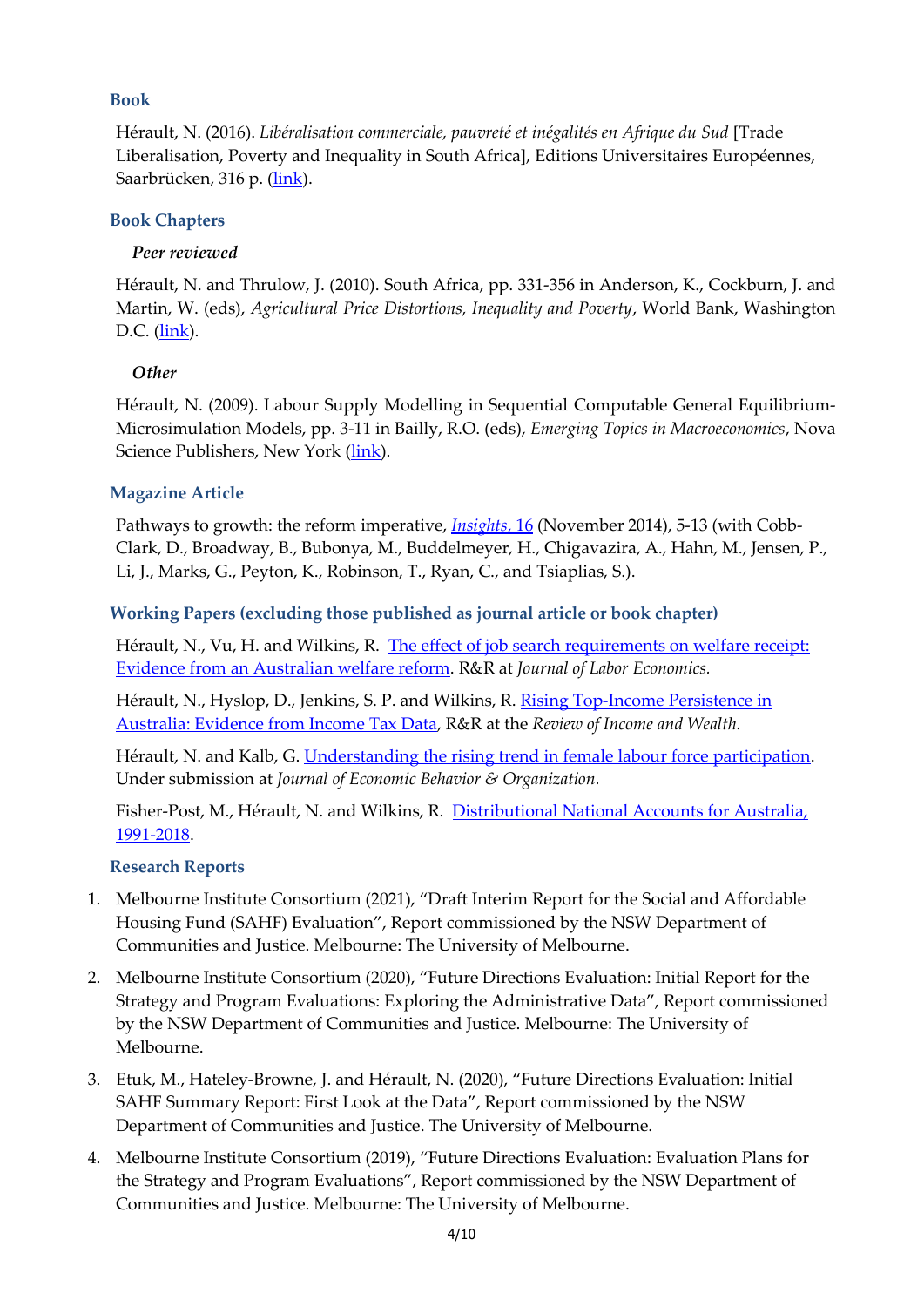- 5. Hérault, N., Kalb, G. and Guillou, M. (2018), "Re-development of the Household Expenditure Measure (HEM) based on the Household Expenditure Survey 2015/16", Report commissioned by RFi Analytics, Melbourne: Melbourne Institute of Applied Economic and Social Research.
- 6. Bevitt, A., Chigavazira, A., Herault, N., Johnson, G., Moschion, J., Scutella, R., Tseng, Y.P., Wooden, M. & Kalb, G. (2015), 'Journeys Home Research Report No. 6 Complete Findings from Waves 1 to 6', Melbourne: Melbourne Institute of Applied Economic and Social Research.
- 7. Scutella, R., Chigavazira, A., Herault, N., Killackey, E., Johnson, G., Moschion, J. & Wooden, M. (2014), 'Journeys Home Research Report No. 4 Findings from Waves 1 to 4: Special Topics', Melbourne: Melbourne Institute of Applied Economic and Social Research.
- 8. Herault, N., Kalb, G. & van de Ven, J. (2014), 'The feasibility of building an add-on component for the CAPITA model to analyse the impact on labour supply of income support policies', Report commissioned by the Australian Government Department of Education, Employment and Workplace Relations. Melbourne: Melbourne Institute of Applied Economic and Social Research.
- 9. Herault, N., Kalb, G. & van de Ven, J. (2013, 'The Effects of Income Support on Incentives to Work', Report commissioned by the Australian Government Department of Education, Employment and Workplace Relations. Melbourne: Melbourne Institute of Applied Economic and Social Research.
- 10. Casamatta, G., Daagi, M., Giannoni, S., Hérault, N., Maupertuis, M.-A. & Vellutini, C. (2013), 'A computable general equilibrium (CGE) model of the Corsican economy', Report commissioned by the University of Corsica, France. Economic Policy Analysis (ECOPA), France.
- 11. Herault, N., Ererdem, O. & Vellutini, C. (2012), 'Policy recommendations to improve the tax regime of micro-enterprises in the Ohada region', Report commissioned by the World Bank. Economic Policy Analysis (ECOPA), France.
- 12. Herault, N. & Vellutini, C. (2012), 'The net fiscal impact of the Economic Partnership Agreement with the European Union in Central Africa', Report commissioned by the European Commission. Economic Policy Analysis (ECOPA), France.
- 13. Herault, N., Buddlemeyer, H. & Zakirova, R. (2011), 'The effect of VET completion on the wages of young people', Report commissioned by the National Centre for Vocational Education Research. Melbourne: Melbourne Institute of Applied Economic and Social Research.
- 14. Buddlemeyer, H. & Herault, N. (2010), 'The role of Vocational and Educational Training in preventing the scarring effects of youth joblessness', Report commissioned by the National Centre for Vocational Education Research. Melbourne: Melbourne Institute of Applied Economic and Social Research.
- 15. Buddlemeyer., H, Herault, N. & Kalb, G. (2010), 'The effects of the changes to the tax and transfer system proposed by the Henry Tax Review', Report commissioned by the Australian Government Department of Education, Employment and Workplace Relations. Melbourne: Melbourne Institute of Applied Economic and Social Research.
- 16. Herault, N., Kostenko, W., Marks, G. & Zakirova, R. (2009), 'The education and employment outcomes of youth in school-to-work transition', Report commissioned by the Australian Government Department of Education, Employment and Workplace Relations. Melbourne: Melbourne Institute of Applied Economic and Social Research.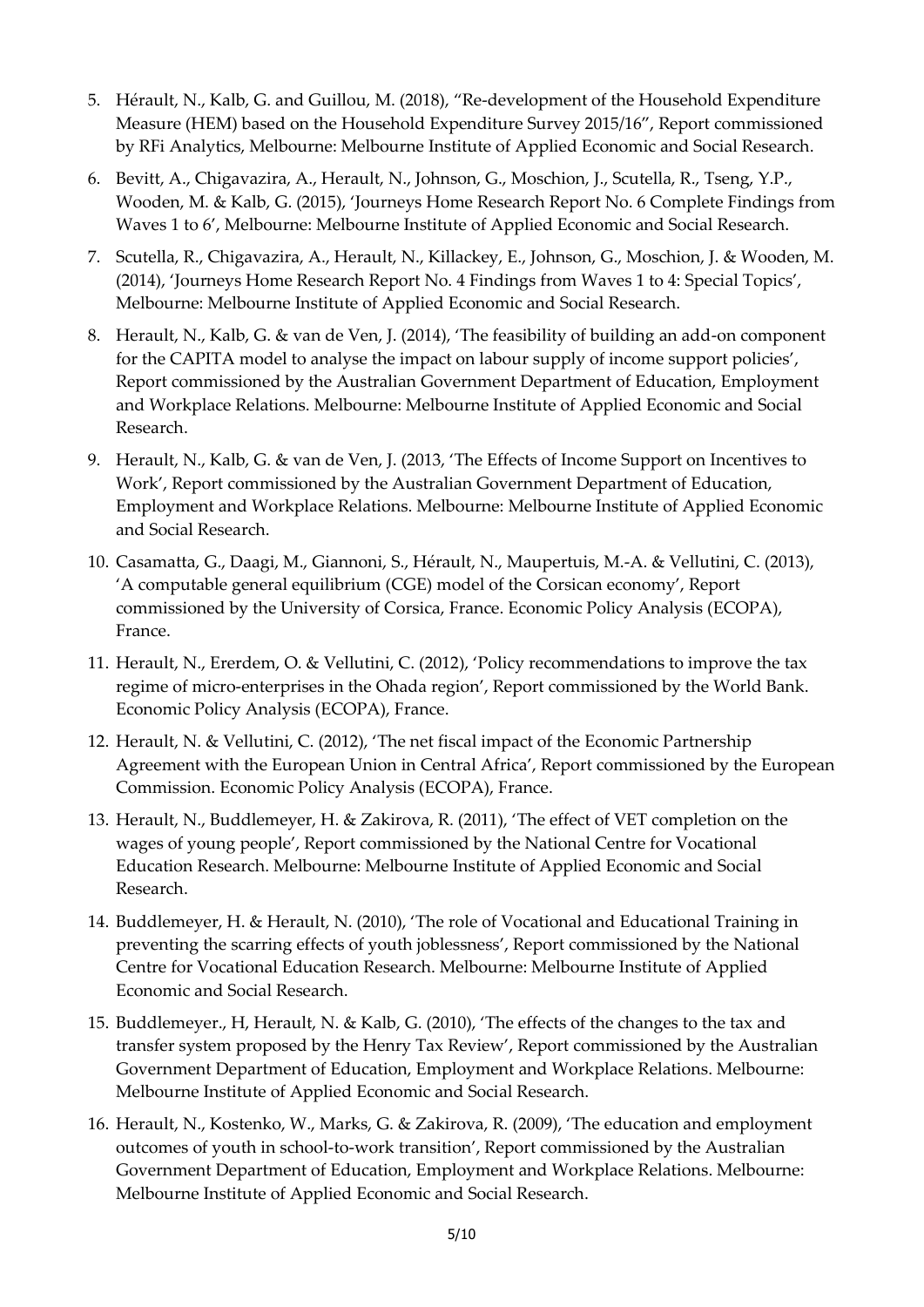- 17. Herault, N., Kalb, G. & Zakirova, R. (2009), 'Dynamics of household joblessness', Report commissioned by the Australian Government Department of Education, Employment and Workplace Relations. Melbourne: Melbourne Institute of Applied Economic and Social Research.
- 18. Herault, N., Buddlemeyer, H, Kalb, G & van Zijl de Jong, M (2008), 'The distributional effects of climate change and mitigation policies in Australia', Report commissioned by the Garnaut Climate Change Review. Melbourne: Melbourne Institute of Applied Economic and Social Research.
- 19. Herault, N & Kalb, G (2008), 'Intergenerational correlation of labour market outcomes in Australia', Report commissioned by the Australian Government Department of Education, Employment and Workplace Relations. Melbourne: Melbourne Institute of Applied Economic and Social Research.
- 20. Buddlemeyer, H., Herault, N. & Kalb, G. (2008), 'Churn' within the Australian tax and transfer systems of 2003/04 to 2008/09: An analysis using the Melbourne Institute Tax and Transfer Simulator', Report commissioned by The Australian.
- 21. Buddlemeyer, H., Herault, N. & Kalb, G. (2007), 'An Analysis of the Australian Labor Party's Alternatives for Extensions to the Child Care Benefit and Child Care Tax Rebate Using the Melbourne Institute Tax and Transfer Simulator', Report commissioned by the Australian Labor Party.
- 22. Herault, N. (2003), 'How Are Globalisation and Poverty Interacting, and What Can Governments Do About It? Conclusions from the OECD conference', Report commissioned by the GRET (Groupe d'Echange et de Recherche Technologiques, Paris, France).

# **Academic Conference, Workshop and Seminar Presentations**

\* Invited presentations

- 1) World Inequality Conference, France 2021
- 2) General Conference of the International Microsimulation Association, Canada 2009, Luxembourg 2015 and virtual 2021
- 3) \* Seminar, GREThA/LAREFI, University of Bordeaux, France, 2015, 2016, 2018 and 2021
- 4) \* Seminar, TREE, University of Pau and Pays de l'Adour, France, 2018, 2019 and 2021
- 5) A-LIFE Conference, Australia 2021 (virtual)
- 6) EALE SOLE AASLE World Conference, Germany 2020 (virtual)
- 7) Australian Gender Economics Workshop, Australia 2020
- 8) ECINEQ Society for the Study of Economic Inequality Meeting, Luxembourg 2015, USA 2017 and France 2019
- 9) \* Modelling tax policy and compliance workshop, Exeter, UK, 2019
- 10) \* Seminar, Swinburne University, Australia, 2018
- 11) ESPE European Society for Population Economics Conference, Denmark 2013, Portugal 2014 and Belgium 2018
- 12) \* Tax-Transfer Microsimulation Models: International Benchmarking Workshop, Victoria University, New Zealand, 2018
- 13) New directions in microsimulation, NATSEM and Commonwealth Treasury workshop, University of Canberra, Australia, 2018
- 14) ESPRIt's Interdisciplinary Seminar Series, Australia, 2018
- 15) \* Seminar, Monash University, Australia, 2017
- 16) Meeting of the Association for Public Economic Theory, France, 2017
- 17) International Research Meeting in Business and Management, France, 2017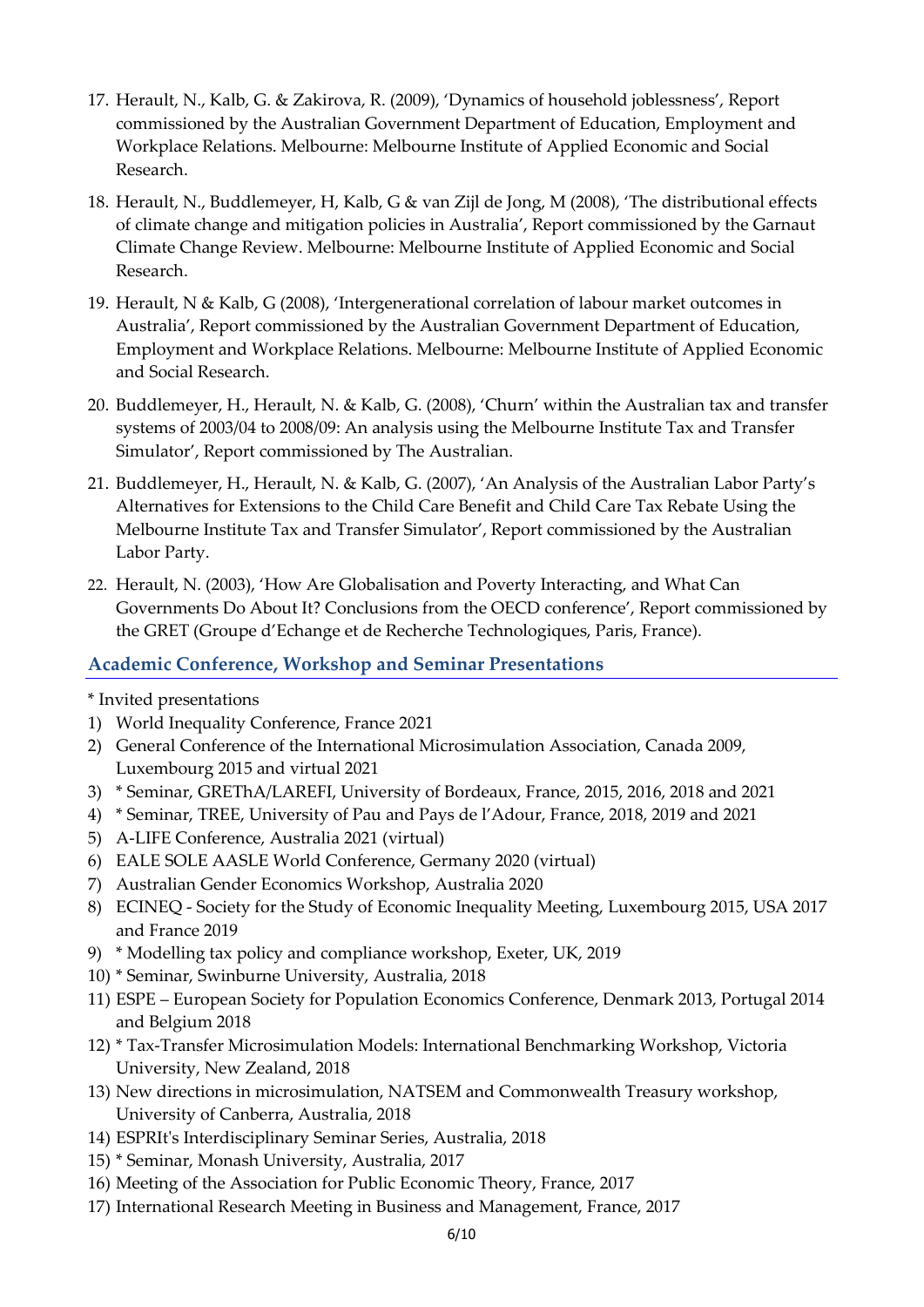- 18) \* Inequality and Living Standards in the Long Run, Australia, 2017
- 19) Longitudinal Data Conference, Australia, 2016
- 20) European Research Conference on Homelessness, Denmark, 2016
- 21) 22nd Panel Data Conference, Australia, 2016
- 22) Australian Labour Market Research Workshop, Australia, 2015
- 23) \* Seminar, Crawford School of Public Policy, Australian National University, Australia, 2015
- 24) ENHR European Network for Housing Research Conference, Portugal 2015
- 25) EALE European Association of Labour Economists Conference, Italy 2013 and Slovenia 2014
- 26) Seminar, GREThA, University of Bordeaux, France, 2008, 2009, 2010, 2013 and 2014
- 27) Seminar, LAREFI, University of Bordeaux, France, 2008, 2009, 2013 and 2014
- 28) Workshop on Homelessness and Housing Insecurity, Australia, 2014.
- 29) ACE Australian Conference of Economists, Australia, 2007 and 2010
- 30) Essex Microsimulation Workshop, UK, 2010
- 31) Congress of the AFSE, France, 2008 and 2010
- 32) \* IZA & OECD workshop, France, 2010
- 33) \* IZA seminar, Germany, 2010
- 34) \* Toulouse School of Economics, France, 2009
- 35) The Economics of Intergenerational Mobility Conference, Australia, 2009
- 36) XXIV AIEL Conference of Labour Economics, Italy, 2009
- 37) \* CIRPÉE, Laval University, Canada, 2009
- 38) EEA European Economic Association Congress, Italy, 2008
- 39) \* Institute for Employment Research, Germany, 2008
- 40) \* World Bank Conference on Agricultural Price Distortions, Inequality and Poverty, USA, 2007
- 41) \* Institut de Recherche pour le Développement (IRD), France, 2006
- 42) The next generation: Building a bridge between microsimulation, life-cycle, and macroeconomic models, Australia, 2005
- 43) \* Seminar, Australian National University, Australia, 2005
- 44) Labour Econometrics Workshop, Australia, 2005
- 45) PhD seminar, University of Bordeaux, France, 2004

## **Other Presentations**

#### **Non-Academic presentations**

- 1) Future Directions for Social Housing, Department of Communities and Justice, Sydney, Australia, 2021
- 2) Economic inequality, Australian Fabians, Melbourne, 2018
- 3) Introducing welfare change metrics in tax-transfer models, New Zealand Treasury, Wellington, New Zealand, 2016
- 4) Evaluation of the net fiscal impact of the Economic Partnership Agreement with the European Union in Central Africa, European Commission, Brussels, Belgium, 2012
- 5) Evaluation of the net fiscal impact of the Economic Partnership Agreement with the European Union in Central Africa, Ministry of Commerce, Brazzaville, Republic of Congo, 2012
- 6) Department of Education, Employment and Workplace Relations (DEEWR), Canberra, Australia, 2008 and 2009
- 7) Longitudinal Survey of Australian Youth Policy Forum, Melbourne, Australia, 2009

#### **Academic presentations**

8) Melbourne Institute Workshop: August 2005, May 2005, September 2007, November 2008, May 2009, July 2010, August 2010, April 2013, June 2014, March 2015, November 2017, March and May 2018, March and August 2019.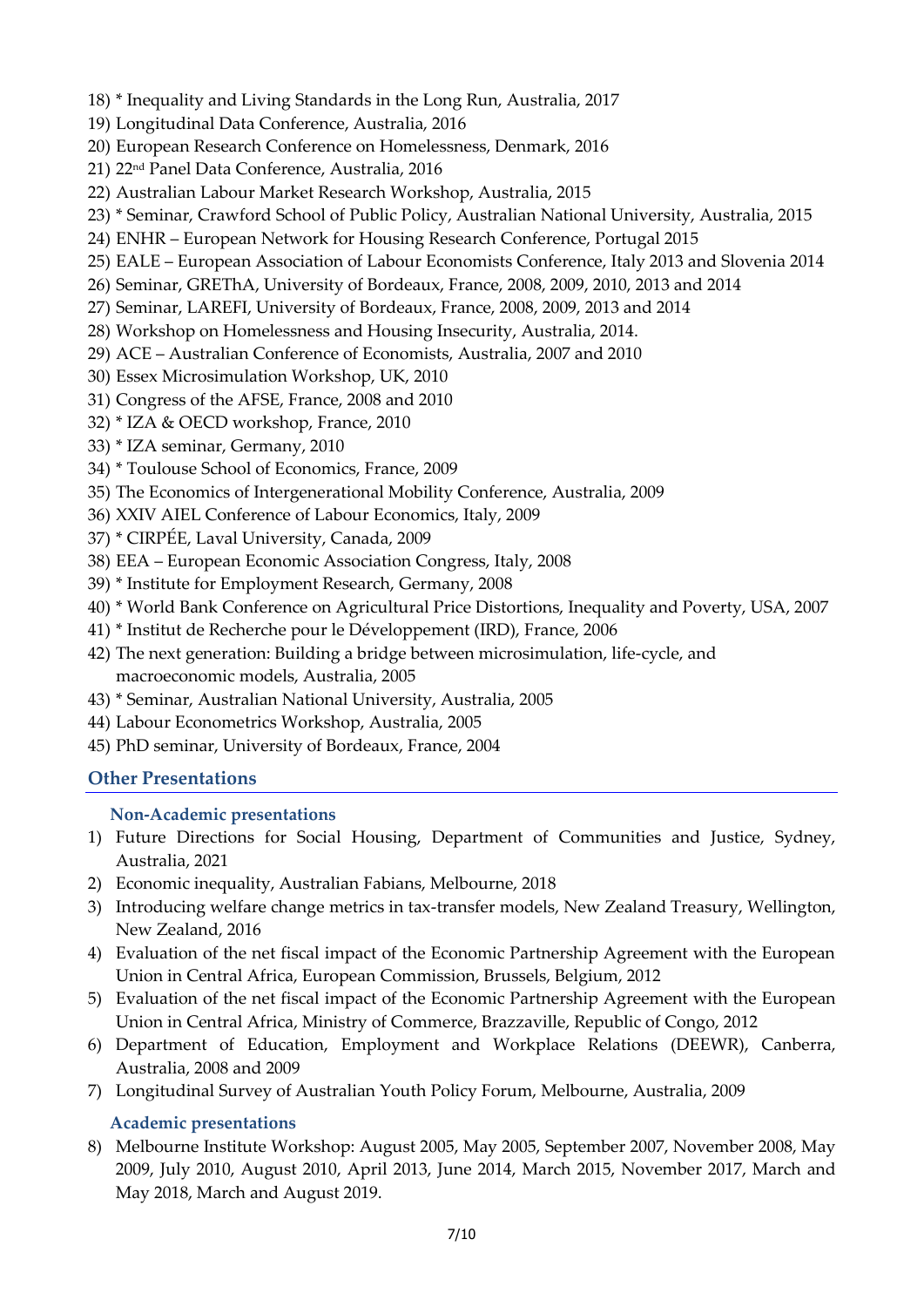# **Editorial Responsibilities**

2018- Co-editor, *[Australian Economic Review](https://onlinelibrary.wiley.com/journal/14678462)*

# **Referee Activities (Verified peer-review at:** <http://publons.com/a/843017/>**)**

62 papers reviewed for 41 journals including *Review of Economics and Statistics*, *Oxford Economic Papers, Economic Inquiry, Demography, World Development, Journal of Economic Inequality, Review of Income and Wealth* and *Journal of Population Economics*.

## **Competitive Grants and Research Projects**

**Faculty Research Grant, University of Melbourne (2018, AU\$17,000)**: The effect of job search requirements on welfare receipt: Evidence from a natural experiment.

**Faculty Research Grant, University of Melbourne (2013-14, AU\$15,000)**: Decomposing changes in progressivity and redistributive effects, with an application to Australia for the 1995-2010 period.

**The World Bank (2012, US\$90,000)**: Policy recommendations to improve the tax regime of microenterprises in the OHADA region.

**University of Corsica (2012, €60,000)**: Development of a computable general equilibrium (CGE) model of the Corsican economy.

**European Commission (2011-12, €200,000)**: Evaluation of the net fiscal impact of the Economic Partnership Agreement with the European Union in Central Africa.

**Faculty Research Grant, University of Melbourne (2011, AU\$15,000)**: Decomposing changes in inequality and social welfare, with an application to Australia for the 2000-05 period.

**Early Career Researcher Grant, University of Melbourne (2008, AU\$12,000)**: Labour Supply Modelling in CGE-Microsimulation Models.

## **Visiting Positions**

GREThA, University of Bordeaux, France: September 2008, September 2009, September 2010, September 2013, September 2014, September 2016, June 2018, June 2019, Sep-Dec 2021

Victoria University, Wellington, New Zealand: March 2018

Ecole Polytechnique Fédérale de Lausanne, Switzerland : July 2015

LAREFI, University of Bordeaux, France: September 2014, July to October 2015

IZA, Bonn, Germany: February 2010

CIRPÉE, Laval University, Canada: June 2009

French Institute of South Africa and Institut de Recherche pour le Développement (IRD), Johannesburg, South Africa: April to June 2003

#### **Consultancies**

**2019- present New South Wales government, Australia:** Evaluation of a set of NSW Government's policies which aims to transform the state's social housing system.

**2016- present Perpetual (formerly RFi Group, Australia):** Production of the quarterly updates of the Household Expenditure Measures (HEM).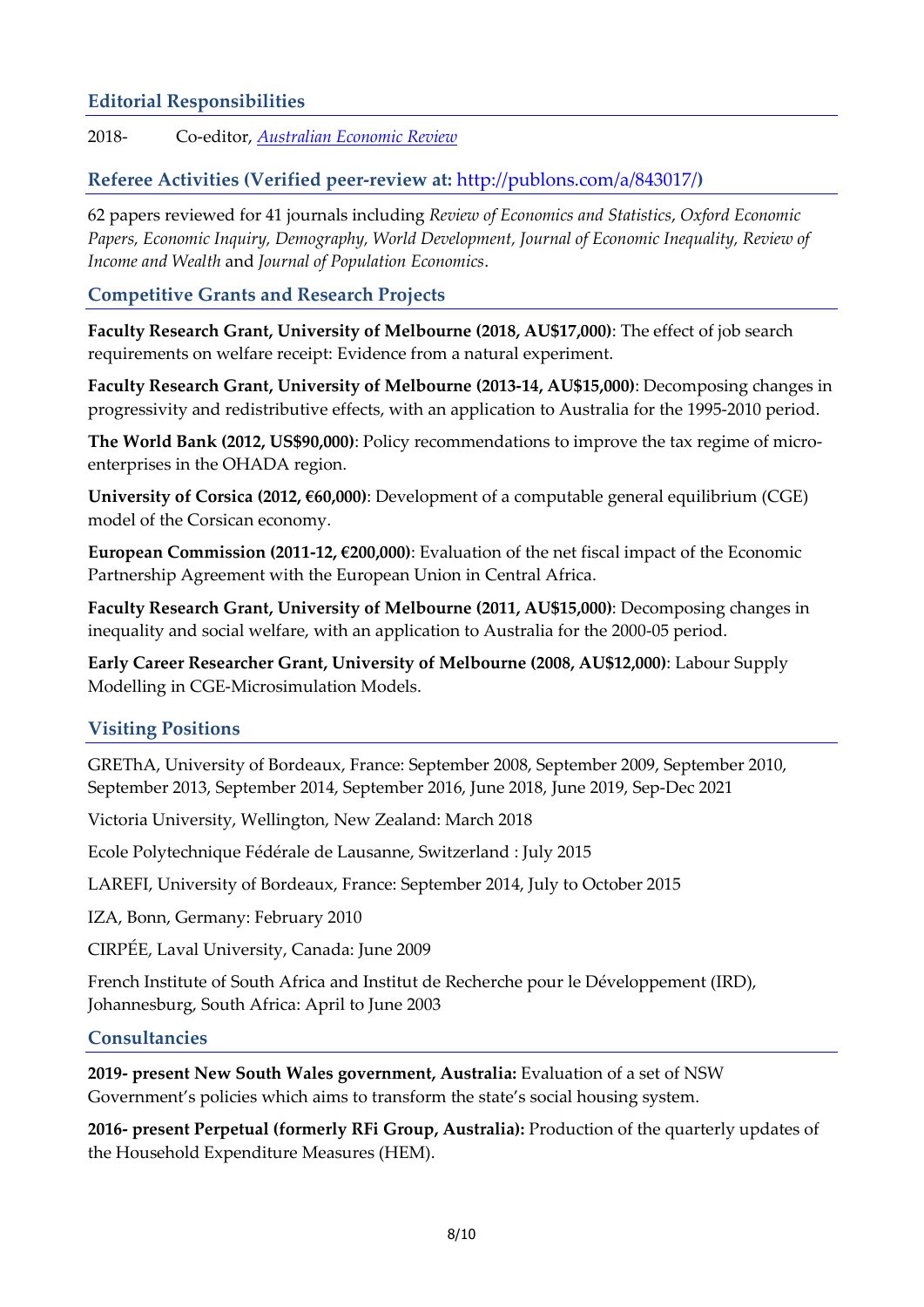**2018- present Australian Commonwealth Treasury:** Joint project with the Commonwealth Treasury designed to impute expenditure data onto the Treasury's tax and transfer microsimulation model to allow for simulation of indirect tax reforms.

**2018 Perpetual (Australia):** Development and update of the Household Expenditure Measures (HEM).

**2017 Perpetual (Australia):** Extension of the Household Expenditure Measures (HEM).

**2016 New Zealand Treasury:** Building a module to allow the computation of welfare changes in the New Zealand Treasury's microsimulation model.

**2008-14 Department of Education, Employment and Workplace Relations (Australia):** 6 projects, each running over 12 months (Research Reports 3, 4, 10, 11, 12 and 14).

**2013 New Zealand Treasury:** Providing assistance in the estimation of the structural labour supply models underlying the New Zealand Treasury's microsimulation model.

**2010-11 National Centre for Vocational Education Research (Australia):** 2 projects**,** each running over 12 months (see Research Reports 8 and 9).

**2008 The Australian newspaper:** Project designed to investigate recent changes in the Australian tax and transfer system. This report was used as base for a newspaper article in The Australian in 2008 (Research Report 15).

**2008 Garnaut Climate Change Review (Australia):** A 6-month project to assess the distributional effects of climate change and mitigation policies in Australia. The Garnaut Review was commissioned by the Australian government (Research Report 13).

**2007 Australian Labor Party (ALP):** Project to assess the ALP's alternatives for extensions to the child care benefit and child care tax rebate (Research Report 16).

**2003 Groupe d'échange et de recherche technologiques (France):** Lead investigator on a report on the OECD conference entitled "How Are Globalisation and Poverty Interacting, and What Can Governments Do About It?" (Research Report 17).

# **PhD Supervision**

Advisor, Matthew Cantele, University of Melbourne, "Biodiversity futures in a globalising world: SSP integration and elaboration within a large multidimensional Computable General Equilibrium model", Ph.D. started in 2018.

Co-supervisor, Somvang Phimmavong, University of Melbourne, "Forest Plantation Development, Poverty, and Inequality in Laos: A Dynamic CGE Microsimulation Analysis". Ph.D. completed in December 2012.

# **Teaching**

| Lecturer              |                                                                         |
|-----------------------|-------------------------------------------------------------------------|
| 2018, 2019            | Introductory Econometrics, BSc in Economics (Year 2), University of     |
|                       | Melbourne                                                               |
| 2016                  | Managerial Economics, Master of Enterprise, Melbourne Business School,  |
|                       | University of Melbourne                                                 |
| <b>Guest lectures</b> |                                                                         |
| 2020, 2021            | Inequalities: Causes and Consequences, Undergraduate university breadth |
|                       | subject, University of Melbourne                                        |